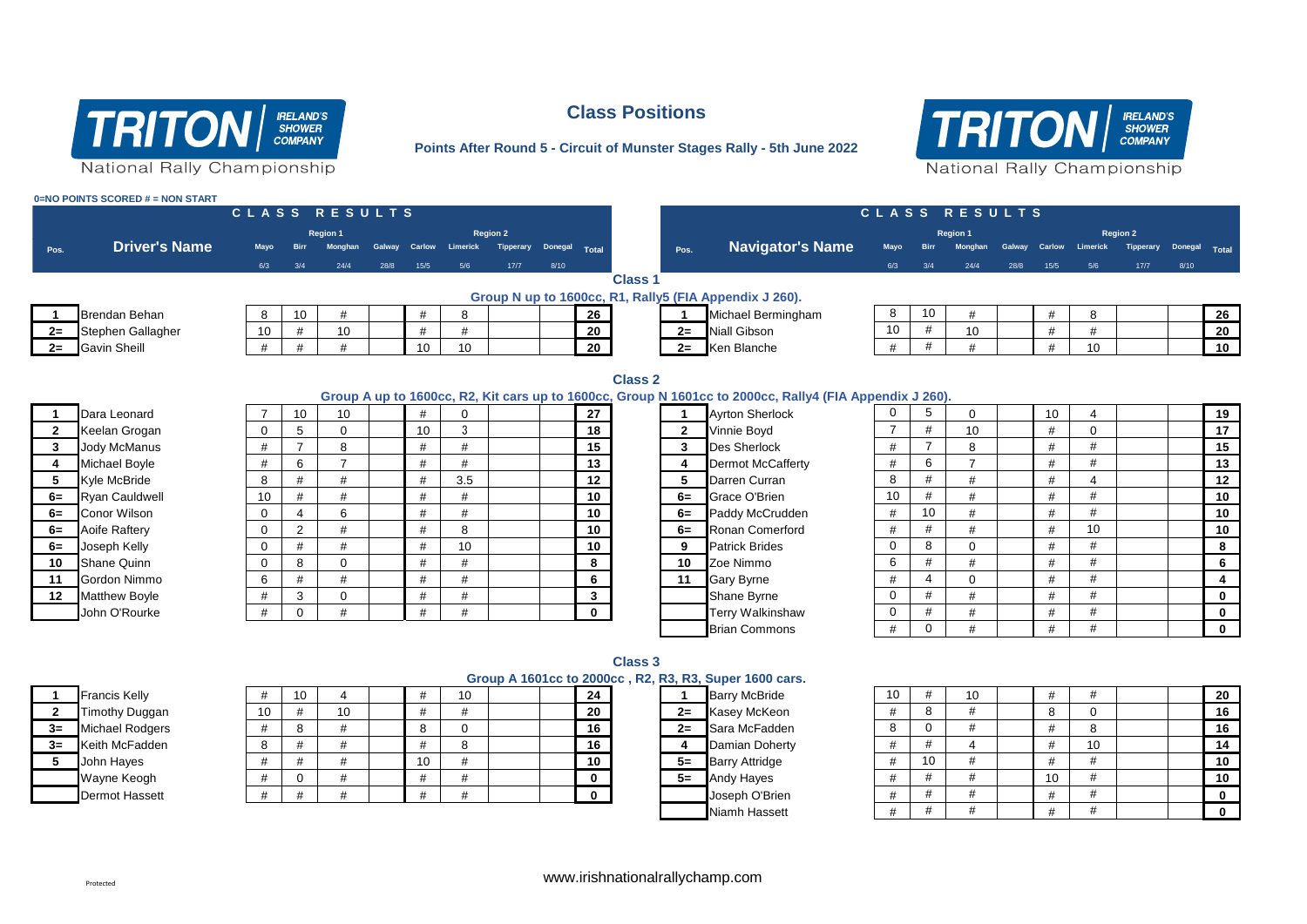

# **Class Positions**

**Points After Round 5 - Circuit of Munster Stages Rally - 5th June 2022**



|                         | 0=NO POINTS SCORED # = NON START |                |                |                 |      |                |                        |           |         |                         |                |                                                                                                                                                                                                 |                |                |                 |               |                |                 |                  |               |                |
|-------------------------|----------------------------------|----------------|----------------|-----------------|------|----------------|------------------------|-----------|---------|-------------------------|----------------|-------------------------------------------------------------------------------------------------------------------------------------------------------------------------------------------------|----------------|----------------|-----------------|---------------|----------------|-----------------|------------------|---------------|----------------|
|                         |                                  |                |                | CLASS RESULTS   |      |                |                        |           |         |                         |                |                                                                                                                                                                                                 |                |                | CLASS RESULTS   |               |                |                 |                  |               |                |
|                         |                                  |                |                | <b>Region 1</b> |      |                |                        | Region 2  |         |                         |                |                                                                                                                                                                                                 |                |                | <b>Region 1</b> |               |                |                 | <b>Region 2</b>  |               |                |
| Pos.                    | <b>Driver's Name</b>             | Mayo           | <b>Birr</b>    | Monghan         |      |                | Galway Carlow Limerick | Tipperary | Donegal | Total                   | Pos.           | <b>Navigator's Name</b>                                                                                                                                                                         | Mayo           | <b>Birr</b>    | Monghan         | Galway Carlow |                | Limerick        | <b>Tipperary</b> | Donegal Total |                |
|                         |                                  | 6/3            | 3/4            | 24/4            | 28/8 | 15/5           | 5/6                    | 17/7      | 8/10    |                         |                |                                                                                                                                                                                                 | 6/3            | 3/4            | 24/4            | 28/8          | $15/5$         | 5/6             | 17/7             | 8/10          |                |
|                         |                                  |                |                |                 |      |                |                        |           |         |                         | <b>Class 4</b> |                                                                                                                                                                                                 |                |                |                 |               |                |                 |                  |               |                |
|                         |                                  |                |                |                 |      |                |                        |           |         |                         |                | Group N over 2000 cc (N4 FIA Appendix J 254), Rally3 (FIA Appendix J 260).                                                                                                                      |                |                |                 |               |                |                 |                  |               |                |
|                         | Tomas O'Rourke                   | 10             | 5              | 10              |      | 10             | 10                     |           |         | 45                      | $\mathbf{1}$   | Tomas Scallan                                                                                                                                                                                   | 10             | 5              | 10              |               | 10             | 10              |                  |               | 45             |
| $\overline{2}$          | Darren Hayes                     | #              | 10             | #               |      | #              | #                      |           |         | 10                      | $\mathbf{2}$   | <b>Gary Bolger</b>                                                                                                                                                                              | #              | 10             | #               |               | #              | #               |                  |               | 10             |
| $3=$                    | <b>Shane Maguire</b>             | #              | #              | 8               |      | #              | #                      |           |         | 8                       | $3=$           | Paul Maguire                                                                                                                                                                                    | $\#$           | #              | 8               |               | #              | #               |                  |               | 8              |
| $3=$                    | <b>Brian O'Keeffe</b>            | #              | #              | #               |      | 8              | #                      |           |         | 8                       | $3=$           | Eoin Treacy                                                                                                                                                                                     | #              | #              | #               |               | 8              | #               |                  |               | 8              |
| $3=$                    | Dylan Donoghue                   | $\mathbf 0$    | #              | #               |      | #              | 8                      |           |         | 8                       |                | Stephen Joyce                                                                                                                                                                                   | $\mathbf 0$    | $\#$           | #               |               | #              | #               |                  |               | $\mathbf 0$    |
|                         | Colin Flanagan                   | $\mathbf 0$    | #              | #               |      | #              | #                      |           |         | $\mathbf{0}$            |                | <b>Barry McLoughlin</b>                                                                                                                                                                         | $\mathbf 0$    | #              | #               |               | #              | #               |                  |               | $\mathbf{0}$   |
|                         |                                  |                |                |                 |      |                |                        |           |         |                         |                |                                                                                                                                                                                                 |                |                |                 |               |                |                 |                  |               |                |
|                         |                                  |                |                |                 |      |                |                        |           |         |                         | <b>Class 5</b> |                                                                                                                                                                                                 |                |                |                 |               |                |                 |                  |               |                |
|                         |                                  |                |                |                 |      |                |                        |           |         |                         |                | Group R4 (Appendix J 260), Group R5/Rally2. Including such cars that have been converted from Left Hand Drive (LHD) to Right Hand Drive (RHD) for use on events run under a MI National permit. |                |                |                 |               |                |                 |                  |               |                |
|                         | <b>Josh Moffett</b>              | 10             | 10             | 10              |      | 10             | 10                     |           |         | 50                      | $1 =$          | Paddy Robinson                                                                                                                                                                                  | 8              | $\overline{7}$ | 10              |               | $\overline{7}$ | 8               |                  |               | 40             |
| $\overline{2}$          | Darren Gass                      | 6              | 8              | 8               |      | 8              | #                      |           |         | 30                      | $1 =$          | <b>Keith Moriarty</b>                                                                                                                                                                           | 10             | 10             | $\#$            |               | 10             | 10              |                  |               | 40             |
| 3                       | <b>Robert Barrable</b>           | 8              | #              | $\overline{7}$  |      | 6              | 8                      |           |         | 29                      | $3=$           | <b>Kevin Reilly</b>                                                                                                                                                                             | 0              | $\overline{4}$ | $\overline{7}$  |               | 6              | $\mathbf 0$     |                  |               | 17             |
| $\overline{\mathbf{4}}$ | Seamus Leonard                   | $\overline{1}$ | 2              | 6               |      | #              | 6                      |           |         | 15                      | $3=$           | John McCafferty                                                                                                                                                                                 | $\overline{1}$ | 2              | 8               |               | #              | $6\phantom{1}6$ |                  |               | 17             |
| 5                       | Stephen Wright                   | $\overline{7}$ | 6              | $\overline{1}$  |      | #              | #                      |           |         | 14                      | 5              | Noel O'Sullivan                                                                                                                                                                                 | 6              | 8              | #               |               | #              | #               |                  |               | 14             |
| 6                       | <b>Paul Barrett</b>              | $\mathbf 0$    | 4              | 4               |      | 5              | $\Omega$               |           |         | 13                      | 6              | Paul Kiely                                                                                                                                                                                      | 4              | 3              | 6               |               | $\Omega$       | $\Omega$        |                  |               | 13             |
| $\overline{7}$          | <b>Eamonn Kelly</b>              | 5              | #              | #               |      | #              | $\overline{7}$         |           |         | 12                      | $\overline{7}$ | Conor Mohan                                                                                                                                                                                     | 5              | #              | #               |               | #              | $\overline{7}$  |                  |               | 12             |
| 8                       | <b>Gareth Sayers</b>             | $\overline{1}$ |                | $\Omega$        |      | 3              | 5                      |           |         | 10                      | $8=$           | <b>Conor Foley</b>                                                                                                                                                                              | $\overline{2}$ | 5              | $\overline{4}$  |               | #              | #               |                  |               | 11             |
| $9=$                    | <b>Tim McNulty</b>               | 3              | 3              | 3               |      | $\mathbf 0$    | $\Omega$               |           |         | 9                       | $8=$           | <b>Gareth Gilchrist</b>                                                                                                                                                                         | $\overline{1}$ | $\overline{1}$ | $\mathbf 0$     |               | $\overline{4}$ | 5               |                  |               | 11             |
| $9=$                    | <b>Brendan Cumiskey</b>          | $\overline{4}$ | #              | 5               |      | $\mathbf 0$    | #                      |           |         | 9                       | 10             | James O'Reilly                                                                                                                                                                                  | #              | #              | $\#$            |               | 8              | #               |                  |               | 8              |
| $11 =$                  | Desi Henry                       | #              | $\overline{7}$ | #               |      | #              | #                      |           |         | $\overline{7}$          | 11             | <b>Ger Conway</b>                                                                                                                                                                               | $\overline{7}$ | #              | #               |               | #              | #               |                  |               | $\overline{7}$ |
| $11 =$                  | <b>Niall Maguire</b>             | $\overline{1}$ | 5              | $\overline{1}$  |      | #              | #                      |           |         | $\overline{7}$          | $12 =$         | Darragh Kelly                                                                                                                                                                                   | #              | 6              | $\#$            |               | #              | #               |                  |               | 6              |
| $11 =$                  | Declan Boyle                     | #              | #              | #               |      | $\overline{7}$ | #                      |           |         | $\overline{7}$          | $12 =$         | JJ Cremin                                                                                                                                                                                       | 0.5            | 0.5            | #               |               | 5              | $\Omega$        |                  |               | 6              |
| 14                      | <b>Keith Lyons</b>               | 0.5            | 0.5            | #               |      | 4              | $\Omega$               |           |         | 5                       | $14=$          | <b>Niall Burns</b>                                                                                                                                                                              | $\mathbf 0$    | #              | 5               |               | #              | #               |                  |               | 5              |
| 15                      | Paul O'Brien                     | $\overline{1}$ | $\mathbf{1}$   | #               |      | 2              | #                      |           |         | 4                       | $14=$          | John Kinahan                                                                                                                                                                                    | $\overline{1}$ | $\overline{1}$ | #               |               | 3              | #               |                  |               | 5              |
| $16=$                   | Joseph McGonigle                 | $\overline{2}$ | #              | $\Omega$        |      | #              | #                      |           |         | $\overline{2}$          | $16=$          | Ciaran Geaney                                                                                                                                                                                   | 3              | #              | $\Omega$        |               | #              | #               |                  |               | 3              |
| $16=$                   | Aidan Wray                       | $\mathbf 0$    | #              | $\overline{2}$  |      | #              | #                      |           |         | $\overline{2}$          | $16=$          | Damien Connolly                                                                                                                                                                                 | #              | #              | 3               |               | #              | #               |                  |               | 3              |
| $18 =$                  | Peter Wilson                     | $\overline{1}$ | #              | #               |      | $\mathbf 0$    | #                      |           |         | $\overline{\mathbf{1}}$ | 18             | <b>Shane Gilhooly</b>                                                                                                                                                                           | #              | #              | 2               |               | #              | #               |                  |               | $\overline{2}$ |
| $18 =$                  | Paidi Hamill                     | #              | -1             | #               |      | #              | #                      |           |         | $\mathbf{1}$            | $19=$          | John McCarthy                                                                                                                                                                                   | $\overline{1}$ | #              | #               |               | $\Omega$       | #               |                  |               | $\mathbf{1}$   |
| $18 =$                  | <b>Ryan Cauldwell</b>            | #              |                | #               |      | #              | #                      |           |         | $\overline{\mathbf{1}}$ | $19=$          | <b>Martin Harte</b>                                                                                                                                                                             | #              | -1             | $\#$            |               | #              | #               |                  |               | $\mathbf{1}$   |
| $18 =$                  | Colin O'Rourke                   | #              | #              |                 |      | #              | #                      |           |         | $\overline{1}$          | $19 =$         | Grace O'Brien                                                                                                                                                                                   | #              | $\overline{1}$ | #               |               | #              | #               |                  |               | $\mathbf{1}$   |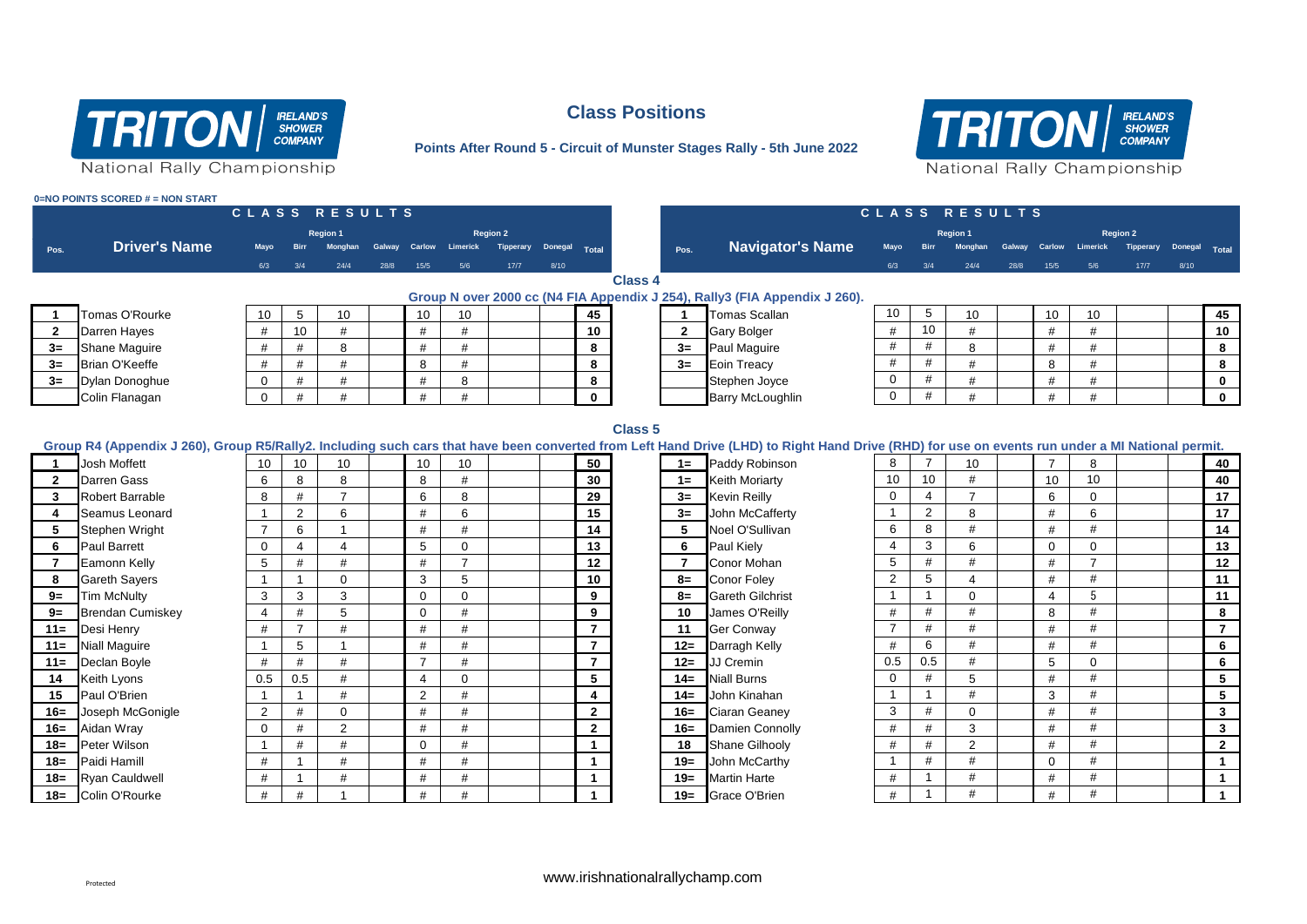

#### **0=NO POINTS SCORED # = NON START**

### Pos. Driver's Name Mayo Birr Monghan Galway Carlow Limerick Tipperary Donegal <sub>Total</sub> Pos. Navigator's Name Mayo Birr Monghan Galway Carlow Limerick Tipperary Donegal <sub>Total</sub> 6/3 3/4 24/4 28/8 15/5 5/6 17/7 8/10 6/3 3/4 24/4 28/8 15/5 5/6 17/7 8/10 **C L A S S R E S U L T S C L A S S R E S U L T S Region 1 Region 2 Driver's Name Region 1 Region 2** Sean Sharkey 0 # # # # **0** Martin Byrne 0 # # # # **0** Garry Jennings | # | 0 | # | | # | # | <mark> 0 | |</mark>Rory Kennedy | # | 0 | # | # | | <u>| 0</u> Darren Hayes # # # # # **0** Gary Bolger # # # # # **0** Kevin Kelleher # # # # 0 **0** Michael Coady # # # # 0 **0** Lorcan Moore **# # # # # 0 dec Class 6 All cars homologated in FIA R-GT. 0 0 Class 7 Group A over 2000cc WRC Cars (1.6T & 2.0T) including cars that have been converted fromLHD to RHD, S2000 Rally 1.6T 28mm Restrictor Refer App 29.1 Class 7 1** Declan Boyle # 10 4 # # **14 1** James O'Reilly # 10 4 # # **14 2=** Kevin Kelleher 10 # # # # **10 2=** Sean Hayde 10 # # # # **10 2=** Sam Moffett # # 10 # # **10 2=** Keith Moriarty # # 10 # # **10** 2= Peadar Hurson | # | # | | 10 | # | | | 10 | <u>2= </u>Damien Connolly | # | # | | 10 | # | | <u>| 10</u> **Class 9 Modified cars up to 1450cc - 2 wheel drive. 1** Kevin Flanagan # # 10 # 10 **20 1** Mark Reilly # # 10 # 10 **20** 2 Pat Ryan | # | 10 | # | | # | 8 | | <u>| 18 | 2 </u>\_Jack Dalton | # | 10 | # | 8 | | <u>| 18</u> **3** Angus Johnson 10 0 # # # **10 3** George McMillen 10 0 # # # **10**

# **Class Positions**

**Points After Round 5 - Circuit of Munster Stages Rally - 5th June 2022**



| Declan Boyle   |
|----------------|
| Kevin Kelleher |
| Sam Moffett    |
| Dooder Hurson  |

| $^{\prime}$ | <br>៱ | . . |  | ^^<br>εu |
|-------------|-------|-----|--|----------|
| $^{\prime}$ |       |     |  |          |
|             |       |     |  |          |
|             |       |     |  |          |

**Class 10 Modified cars 1451cc to 1650cc not more than 2 valves per cylinder, 2 wheel drive.**



**0 1** Sean Marsh # # # # 10 **10**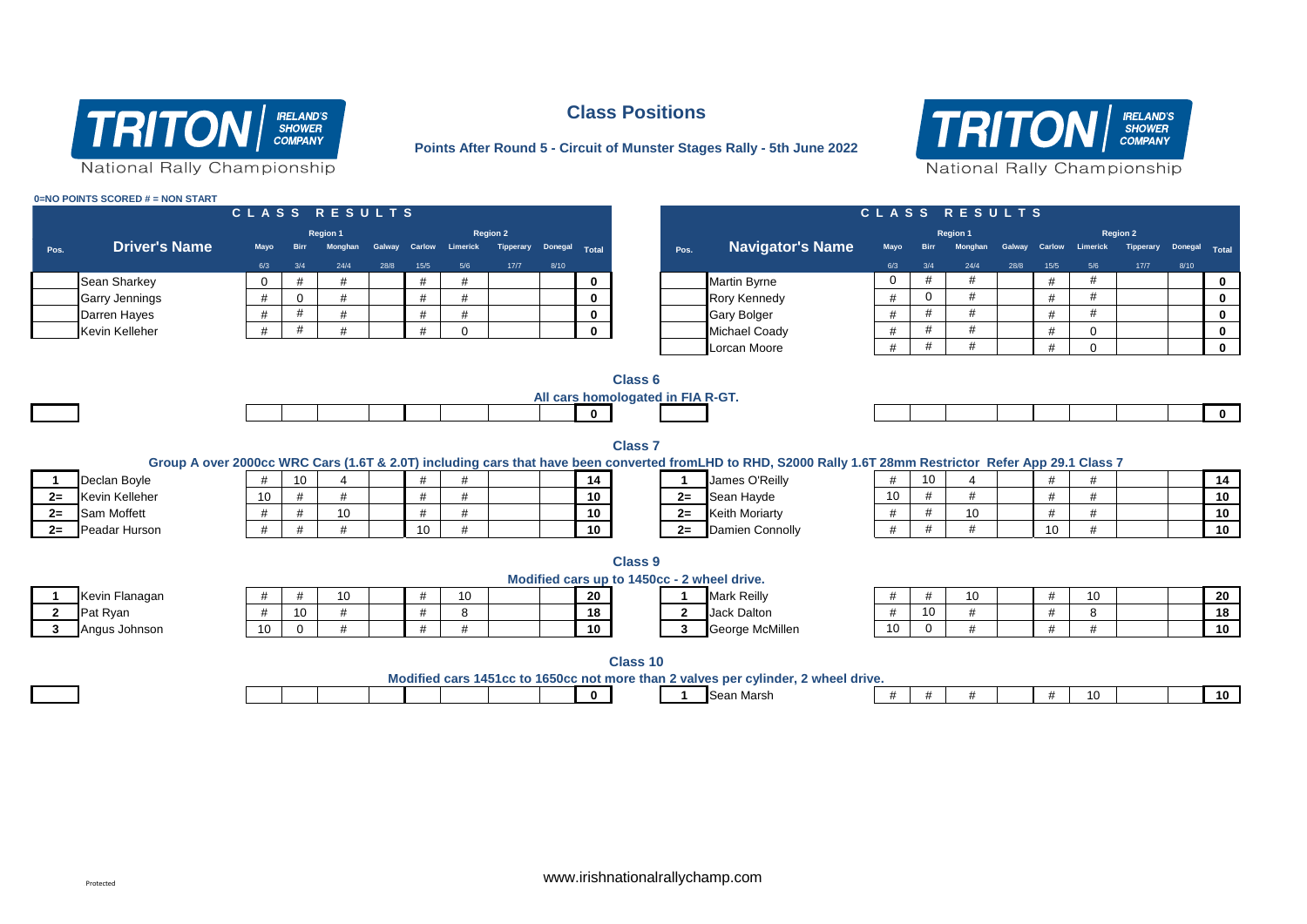

### **Class Positions**

### **Points After Round 5 - Circuit of Munster Stages Rally - 5th June 2022**



**0=NO POINTS SCORED # = NON START**

|              |                         |                |             | CLASS RESULTS   |        |                |             |                 |               |              |                  |                         |                                                                     |                |                | CLASS RESULTS   |               |          |                 |                  |               |              |
|--------------|-------------------------|----------------|-------------|-----------------|--------|----------------|-------------|-----------------|---------------|--------------|------------------|-------------------------|---------------------------------------------------------------------|----------------|----------------|-----------------|---------------|----------|-----------------|------------------|---------------|--------------|
|              |                         |                |             | <b>Region 1</b> |        |                |             | <b>Region 2</b> |               |              |                  |                         |                                                                     |                |                | Region 1        |               |          |                 | <b>Region 2</b>  |               |              |
| Pos.         | <b>Driver's Name</b>    | Mayo           | <b>Birr</b> | <b>Monghan</b>  | Galway | <b>Carlow</b>  | Limerick    | Tipperary       | Donegal Total |              |                  | Pos.                    | <b>Navigator's Name</b>                                             | <b>Mavo</b>    |                | <b>Monghan</b>  | Galway Carlow |          | <b>Limerick</b> | <b>Tipperary</b> | Donegal Total |              |
|              |                         | 6/3            | 3/4         | 24/4            | 28/8   | 15/5           | 5/6         | 17/7            | 8/10          |              |                  |                         |                                                                     | 6/3            | 3/4            | 24/4            | 28/8          | $15/5$   | 5/6             | 17/7             | 8/10          |              |
|              |                         |                |             |                 |        |                |             |                 |               |              | <b>Class 11F</b> |                         |                                                                     |                |                |                 |               |          |                 |                  |               |              |
|              |                         |                |             |                 |        |                |             |                 |               |              |                  |                         | Modified FWD cars 1451cc to 1650cc more than 2 valves per cylinder. |                |                |                 |               |          |                 |                  |               |              |
|              | Sam Johnston            | 8              | 10          | 10              |        | $\Omega$       | 10          |                 |               | 38           |                  |                         | James McGlinchey                                                    | 6              | 8              | 8               |               |          | #               |                  |               | 29           |
| $\mathbf{2}$ | Sean Brogan             | 6              | 8           | 8               |        | $\overline{ }$ |             |                 |               | 29           |                  | $\mathbf{2}$            | <b>Gary McCrudden</b>                                               | #              | 10             | #               |               | $\Omega$ | 10              |                  |               | 20           |
| 3            | <b>Karl Fallis</b>      | $\mathbf 0$    |             | 2.5             |        | #              | 8           |                 |               | 18           |                  | 3                       | <b>Tony McGovern</b>                                                | 0              | $\overline{7}$ | 2.5             |               | #        | 8               |                  |               | 18           |
|              | <b>Brian Moore</b>      | 10             |             | 6               |        | #              | #           |                 |               | 16           |                  | $\overline{\mathbf{4}}$ | Lorcan Moore                                                        | 10             | $\Omega$       | 6               |               | #        | #               |                  |               | 16           |
| 5            | David Healy             | $\overline{7}$ | #           | $\mathbf 0$     |        | 8              |             |                 |               | 15           |                  | 5                       | <b>Stephen McGing</b>                                               | $\overline{7}$ | #              | 0               |               | 8        | #               |                  |               | 15           |
| $6=$         | Nigel Brennan           | 5              | #           | 7               |        | #              |             |                 |               | 12           |                  | 6                       | James Sherry                                                        | 5              | #              | $\overline{ }$  |               | #        | #               |                  |               | 12           |
| $6=$         | <b>Colum Browne</b>     | $\mathbf 0$    | 6           | #               |        | 6              | #           |                 |               | 12           |                  | $7=$                    | <b>Enda Gerety</b>                                                  | #              | #              | 10 <sup>1</sup> |               | #        | #               |                  |               | 10           |
| 8            | Kevin McLaughlin        | $\#$           | #           | #               |        | 10             | #           |                 |               | 10           |                  | $7=$                    | Aodhan Gallagher                                                    | #              | #              | #               |               | 10       | #               |                  |               | 10           |
| 9            | Jamie Lally             | #              | 5           | #               |        | #              | #           |                 |               | 5            |                  | 9                       | <b>Colin Duffy</b>                                                  | 8              | #              | #               |               | #        | #               |                  |               | 8            |
| 10           | Dara Bonner             | 4              |             | $\mathbf 0$     |        | #              | H           |                 |               |              |                  | 10 <sup>1</sup>         | Nathan Maguire                                                      | #              | 6              | #               |               | #        | #               |                  |               | 6            |
| $11 =$       | <b>Garry Bradley</b>    | 3              | #           | #               |        | #              | #           |                 |               | $\mathbf{3}$ |                  | 11                      | Jason McCahill                                                      | 4              | $\mathbf 0$    | #               |               | #        | #               |                  |               | 4            |
| $11 =$       | Des Lyons               | 0              |             | #               |        | 2.5            | $\mathbf 0$ |                 |               | $\mathbf{3}$ |                  | $12 =$                  | <b>William Nolan</b>                                                | 3              | #              | #               |               | #        | #               |                  |               | $\mathbf{3}$ |
|              | <b>Shane Norris</b>     | #              |             | #               |        | #              |             |                 |               | 0            |                  | $12 =$                  | Ashling McArdle                                                     | $\mathbf 0$    | $\Omega$       | #               |               | 3        |                 |                  |               | $\mathbf{3}$ |
|              | <b>Johnny Armstrong</b> | #              | #           | $\mathbf 0$     |        | #              | #           |                 |               | $\mathbf 0$  |                  |                         | Keith McConnon                                                      | #              | $\mathbf 0$    | $\Omega$        |               | #        | 0               |                  |               | $\mathbf 0$  |
|              | Jack Maguire            | #              |             | $\mathbf 0$     |        | #              | $\mathbf 0$ |                 |               | 0            |                  |                         | Rachel McCullough                                                   | #              | #              | $\Omega$        |               | #        | #               |                  |               | $\mathbf{0}$ |
|              | David Donoghue          | #              | #           | #               |        | $\Omega$       | #           |                 |               | $\mathbf 0$  |                  |                         |                                                                     |                |                |                 |               |          |                 |                  |               |              |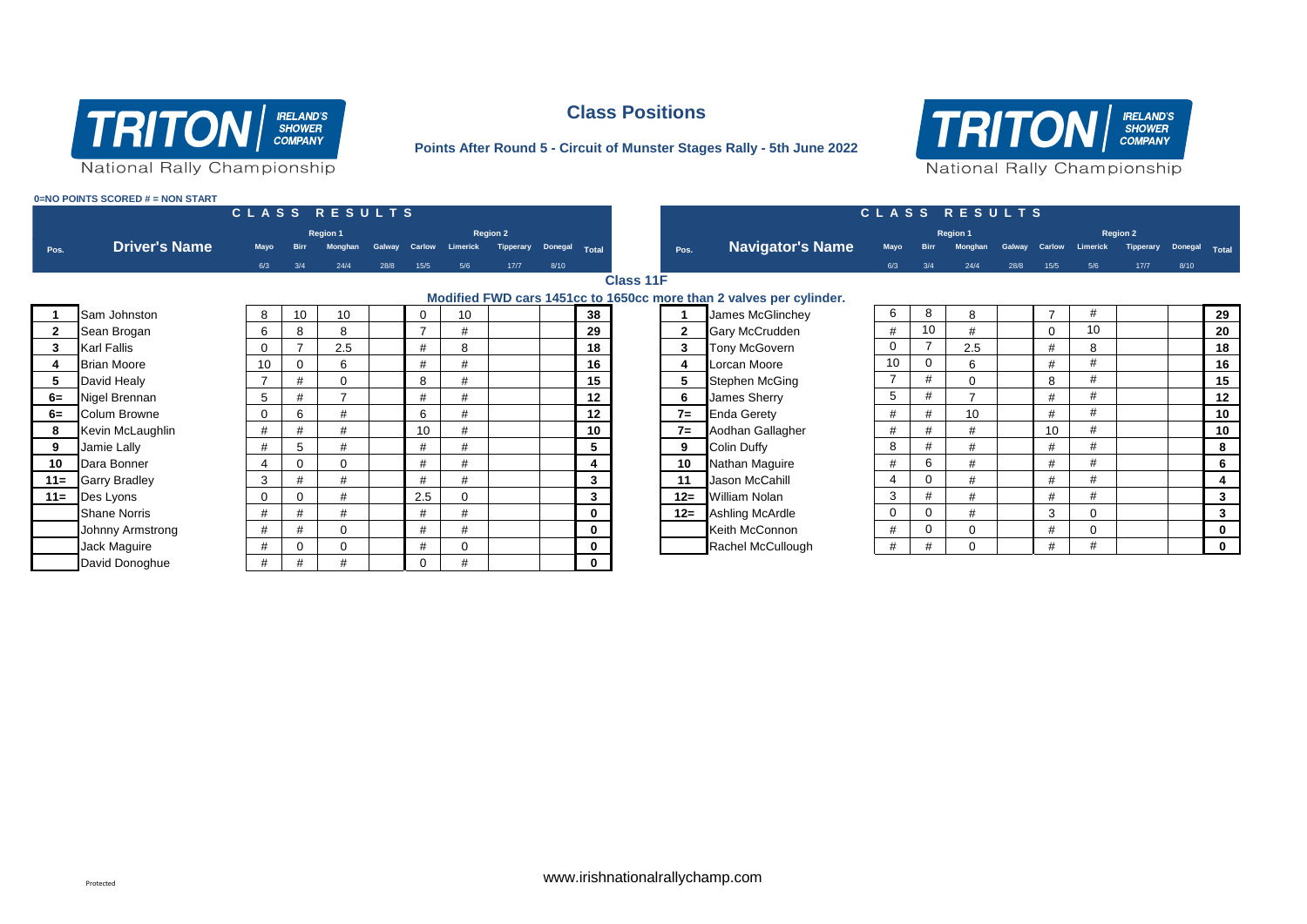

### **Class Positions**

### **Points After Round 5 - Circuit of Munster Stages Rally - 5th June 2022**



**0=NO POINTS SCORED # = NON START**

|       |                       |             |             | CLASS RESULTS  |        |      |                        |                 |               |             |                  |                 |                                                                     |                 |     | CLASS RESULTS   |      |      |                        |                 |               |              |
|-------|-----------------------|-------------|-------------|----------------|--------|------|------------------------|-----------------|---------------|-------------|------------------|-----------------|---------------------------------------------------------------------|-----------------|-----|-----------------|------|------|------------------------|-----------------|---------------|--------------|
|       |                       |             |             | Region 1       |        |      |                        | <b>Region 2</b> |               |             |                  |                 |                                                                     |                 |     | Region 1        |      |      |                        | <b>Region 2</b> |               |              |
| Pos.  | <b>Driver's Name</b>  | Mayo        | <b>Birr</b> | <b>Monghan</b> | Galway |      | <b>Carlow</b> Limerick | Tipperary       | Donegal Total |             |                  | Pos.            | <b>Navigator's Name</b>                                             | Mayo            |     | <b>Monghan</b>  |      |      | Galway Carlow Limerick | Tipperary       | Donegal Total |              |
|       |                       | 6/3         | 3/4         | 24/4           | 28/8   | 15/5 | 5/6                    | 17/7            | 8/10          |             |                  |                 |                                                                     | 6/3             | 3/4 | 24/4            | 28/8 | 15/5 | 5/6                    | 17/7            | 8/10          |              |
|       |                       |             |             |                |        |      |                        |                 |               |             | <b>Class 11R</b> |                 |                                                                     |                 |     |                 |      |      |                        |                 |               |              |
|       |                       |             |             |                |        |      |                        |                 |               |             |                  |                 | Modified RWD cars 1451cc to 1650cc more than 2 valves per cylinder. |                 |     |                 |      |      |                        |                 |               |              |
| $1 =$ | Anthony O'Brien       |             |             |                |        | #    |                        |                 |               | 14          |                  |                 | Eoin Treacy                                                         | 8               |     |                 |      | #    | #                      |                 |               | 15           |
| $1 =$ | <b>Corey Eves</b>     | $\mathbf 0$ | 10          | 4              |        | #    | #                      |                 |               | 14          |                  | $\mathbf{2}$    | <b>Pascal McCarney</b>                                              | $\mathbf{0}$    | 10  |                 |      | #    | #                      |                 |               | 14           |
| $3=$  | <b>Barry Cuffe</b>    | 10          | #           | #              |        | #    | #                      |                 |               | 10          |                  | $\mathbf{3}$    | Conor Lappin                                                        | 6               | 5   | #               |      | #    | #                      |                 |               | 11           |
| $3=$  | <b>Brian Cassidy</b>  | 5           | 5           | #              |        | #    | #                      |                 |               | 10          |                  | $4=$            | Aiden McSweeney                                                     | 10 <sup>1</sup> | #   |                 |      | #    | #                      |                 |               | 10           |
| $3=$  | Aaron McIntyre        | #           |             | 10             |        | #    |                        |                 |               | 10          |                  | $4=$            | <b>Paul McPhillips</b>                                              | #               | #   | 10 <sup>1</sup> |      |      |                        |                 |               | 10           |
| $3=$  | <b>Craig Rahill</b>   | $\mathbf 0$ |             | $\Omega$       |        | 10   | #                      |                 |               | 10          |                  |                 | 4= Conor Smith                                                      | $\mathbf{0}$    | 0   | $\Omega$        |      | 10   | #                      |                 |               | 10           |
| $3=$  | Hugh Sheehan          | #           |             | #              |        | #    | 10                     |                 |               | 10          |                  |                 | 4= Declan Casey                                                     | #               | #   |                 |      |      | 10                     |                 |               | 10           |
| $8=$  | <b>Padraig Coll</b>   | 8           |             | #              |        | #    |                        |                 |               | 8           |                  | 8               | James Flannigan                                                     | 2.5             | 6   | 0               |      |      | #                      |                 |               | 9            |
| $8=$  | <b>Michael Ford</b>   | 2           | 6           | $\Omega$       |        | #    |                        |                 |               | 8           |                  | 9               | Darragh Smith                                                       | $\mathbf{0}$    | 8   |                 |      |      | #                      |                 |               | 8            |
| $8=$  | Michael Cahill        | $\mathbf 0$ | 8           | $\Omega$       |        | #    | #                      |                 |               | 8           |                  | 10 <sup>1</sup> | Colin Blunt                                                         | $\overline{ }$  | #   |                 |      | #    | #                      |                 |               |              |
| 11    | Domhnall Lennon       | 6           | #           | #              |        | #    | #                      |                 |               | 6           |                  |                 | <b>Trevor Graham</b>                                                | $\mathbf{0}$    | #   | #               |      | #    | #                      |                 |               | $\mathbf 0$  |
|       | Darragh McNern        | $\mathbf 0$ |             | #              |        | #    | #                      |                 |               | $\mathbf 0$ |                  |                 | Caolan Gaffney                                                      | $\mathbf{0}$    | #   |                 |      | #    | #                      |                 |               | $\mathbf 0$  |
|       | Pauric Gillespie      | $\mathbf 0$ | #           | #              |        | #    | #                      |                 |               | 0           |                  |                 | Eugene Cronin                                                       | #               |     | #               |      |      | #                      |                 |               | $\mathbf{0}$ |
|       | <b>Cathal Martley</b> | #           | $\mathbf 0$ |                |        | #    |                        |                 |               | $\mathbf 0$ |                  |                 |                                                                     |                 |     |                 |      |      |                        |                 |               |              |

#### **Class 12**

|                | <b>Brian Armstrong</b> |
|----------------|------------------------|
| $\overline{2}$ | Anthony McCan          |
| $3=$           | Mickey Conlon          |
| $3=$           | Ryan McArdle           |
| $3=$           | <b>Vincent Collins</b> |
| $6=$           | <b>Gerry Casey</b>     |
| $6=$           | Rory Carroll           |
| 8              | <b>Quentin Park</b>    |
|                | Kevin Cole             |
|                | <b>Thomas McArdl</b>   |
|                | James Cassidy          |

|      |                        |    |    |   |    |    |          |              | Modified cars 1651cc to 2100cc not more than 2 valves per cylinder, 2 wheel drive. |    |    |    |    |   |  |          |
|------|------------------------|----|----|---|----|----|----------|--------------|------------------------------------------------------------------------------------|----|----|----|----|---|--|----------|
|      | <b>Brian Armstrong</b> | 10 | 10 |   |    |    | 30       |              | Aodhan Gallagher                                                                   | 10 | 10 | 10 |    |   |  | 30       |
|      | <b>Anthony McCann</b>  |    |    | b |    |    | 26       | $\mathbf{2}$ | Damien McCann                                                                      |    |    |    | 8  |   |  | 27       |
| $3=$ | <b>Mickey Conlon</b>   |    |    | Õ |    |    | 24       | $3=$         | Ronan Comerford                                                                    |    |    |    |    |   |  | 25       |
|      | 3= Ryan McArdle        |    |    |   |    |    | 24       | $3=$         | Jane Collins                                                                       |    |    |    | 10 |   |  | 25       |
| $3=$ | <b>Vincent Collins</b> |    |    |   | 10 |    | 24       | 5            | John Conway                                                                        |    |    |    |    |   |  | 17       |
| 6=   | Gerry Casey            |    |    |   |    | #  | 16       | $6=$         | <b>Paul McPhillips</b>                                                             |    |    |    |    |   |  | 16       |
| 6=   | <b>Rory Carroll</b>    |    |    |   |    | D. | 16       | $6=$         | <b>Martin Flynn</b>                                                                |    |    |    | 6  | # |  | 16       |
| 8    | <b>Quentin Park</b>    |    | 0  |   |    |    |          | 8            | <b>Shane Farrell</b>                                                               |    |    |    |    |   |  |          |
|      | <b>Kevin Cole</b>      |    |    |   |    |    | 0        |              | <b>Bernard Farrell</b>                                                             |    |    |    |    | # |  |          |
|      | <b>Thomas McArdle</b>  |    |    |   |    |    | 0        |              | Domhnall Lennon                                                                    |    |    |    |    |   |  |          |
|      | James Cassidy          |    |    |   |    | #  | $\Omega$ |              |                                                                                    |    |    |    |    |   |  | $\Omega$ |
|      |                        |    |    |   |    |    |          |              |                                                                                    |    |    |    |    |   |  |          |

|      | Aodhan Gallagher       |
|------|------------------------|
| 2    | Damien McCann          |
| 3=   | <b>Ronan Comerford</b> |
| 3=   | Jane Collins           |
| 5    | John Conway            |
| $6=$ | <b>Paul McPhillips</b> |
| $6=$ | <b>Martin Flynn</b>    |
| 8    | <b>Shane Farrell</b>   |
|      | <b>Bernard Farrell</b> |
|      | Domhnall Lennon        |
|      |                        |

| е.             |    |    |    |      |  |          |
|----------------|----|----|----|------|--|----------|
| 10             | 10 | 10 | #  | #    |  | 30       |
| 6              | 6  | 7  | 8  | #    |  | 27       |
| 7              | 3  | 8  | 7  | #    |  | 25       |
| $\overline{2}$ | 7  | 6  | 10 | #    |  | 25       |
| 3              | 4  | 5  | #  | 5    |  | 17       |
| 8              | 8  | #  | #  | #    |  | 16       |
| 5              | 5  | #  | 6  | #    |  | 16       |
| 4              | 0  | #  | #  | #    |  | 4        |
| 0              | #  | #  | #  | $\#$ |  | $\bf{0}$ |
| #              | 0  | #  | #  | #    |  | 0        |
|                |    |    |    |      |  | 0        |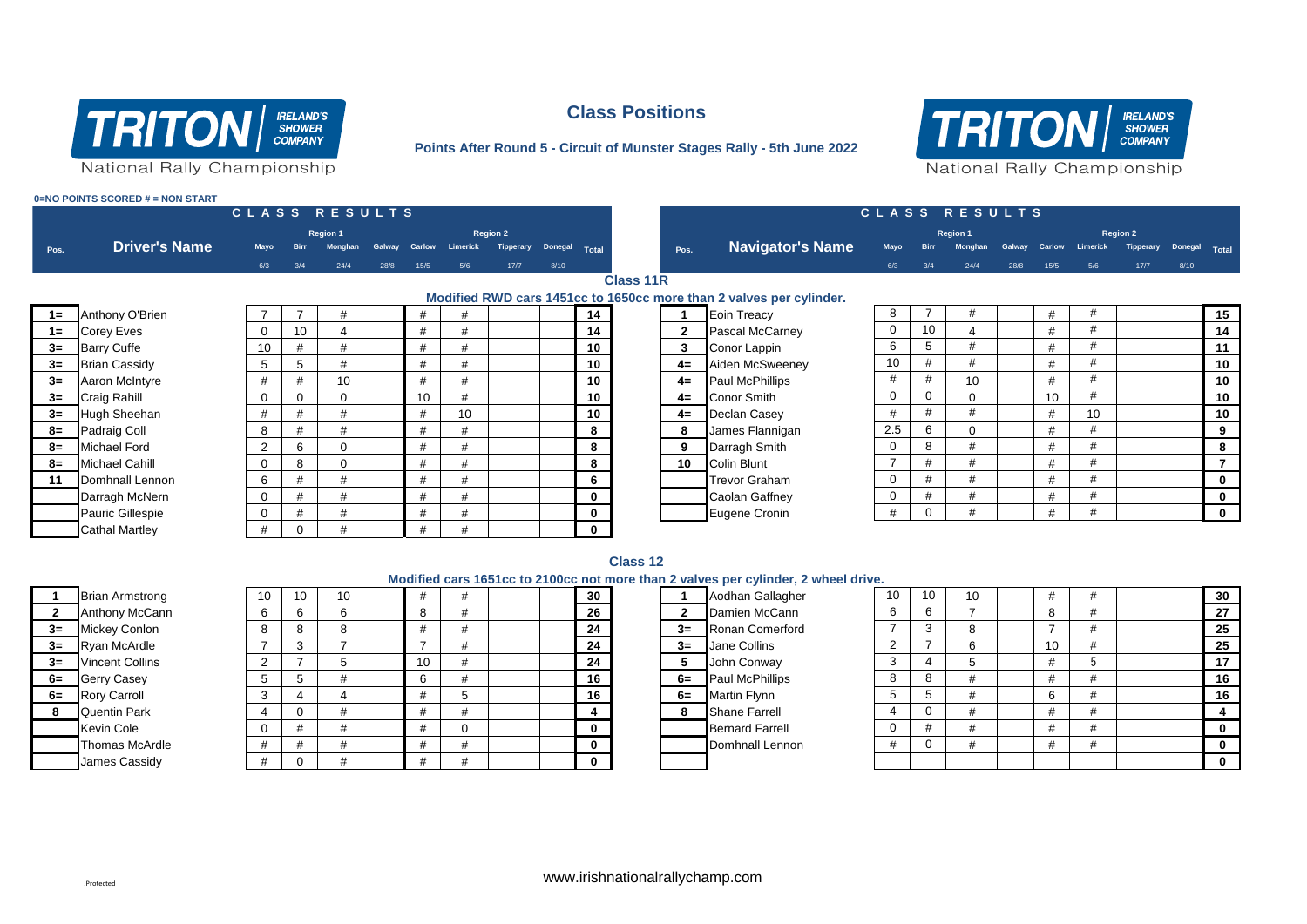

# **Class Positions**

### **Points After Round 5 - Circuit of Munster Stages Rally - 5th June 2022**



**0=NO POINTS SCORED # = NON START**

|                | CLASS RESULTS           |                |                |                |        |                |                |                 |         |                |                 |                | CLASS RESULTS                                                                  |                |                |                 |               |                |                |                  |               |                |  |  |
|----------------|-------------------------|----------------|----------------|----------------|--------|----------------|----------------|-----------------|---------|----------------|-----------------|----------------|--------------------------------------------------------------------------------|----------------|----------------|-----------------|---------------|----------------|----------------|------------------|---------------|----------------|--|--|
|                |                         |                |                | Region 1       |        |                |                | <b>Region 2</b> |         |                |                 |                |                                                                                |                |                | <b>Region 1</b> |               |                |                | <b>Region 2</b>  |               |                |  |  |
| Pos.           | <b>Driver's Name</b>    | Mayo           |                | <b>Monghan</b> | Galway | Carlow         | Limerick       | Tipperary       | Donegal | Total          |                 | Pos.           | <b>Navigator's Name</b>                                                        | Mayo           | <b>Birr</b>    | Monghan         | Galway Carlow |                | Limerick       | <b>Tipperary</b> | Donegal Total |                |  |  |
|                |                         | 6/3            | 3/4            | 24/4           | 28/8   | 15/5           | 5/6            | 17/7            | 8/10    |                |                 |                |                                                                                | 6/3            | 3/4            | 24/4            | 28/8          | 15/5           | 5/6            | 17/7             | 8/10          |                |  |  |
|                |                         |                |                |                |        |                |                |                 |         |                | <b>Class 13</b> |                |                                                                                |                |                |                 |               |                |                |                  |               |                |  |  |
|                |                         |                |                |                |        |                |                |                 |         |                |                 |                | Modified cars 1651cc to 2100cc more than 2 valves per cylinder, 2 wheel drive. |                |                |                 |               |                |                |                  |               |                |  |  |
|                | <b>Jason Black</b>      | 10             | 10             | 10             |        | 10             |                |                 |         | 40             |                 |                | Karl Egan                                                                      | 10             | 10             | 10              |               | 10             | $\Omega$       |                  |               | 40             |  |  |
| $\overline{2}$ | Stephen Faughnan        | $\mathbf 0$    | 8              | 8              |        | 8              | 10             |                 |         | 34             |                 | $\overline{2}$ | Amy Faughnan                                                                   | $\mathbf 0$    | 8              | 8               |               | 8              | #              |                  |               | 24             |  |  |
| 3              | <b>Arthur Kierans</b>   | $\overline{7}$ | $\overline{ }$ | 6              |        | #              | #              |                 |         | 20             |                 | 3              | <b>Ternece Magee</b>                                                           | 6              | 5              | $\mathbf 0$     |               | $\overline{7}$ | $\overline{1}$ |                  |               | 18             |  |  |
|                | Daniel Conaghan         | 6              | 5              | 0              |        | 6              | #              |                 |         | 17             |                 | $4=$           | <b>Conor Maguire</b>                                                           | $\overline{7}$ | $\overline{ }$ | #               |               | #              |                |                  |               | 14             |  |  |
| $5=$           | Hazel O'Callaghan       | 3              | #              | #              |        | 3              | 6              |                 |         | 12             |                 | $4=$           | <b>Kerrill Dempsey</b>                                                         | #              |                | 5               |               | #              | 8              |                  |               | 14             |  |  |
| $5=$           | <b>Shay Laheen</b>      | #              |                | 4              |        | #              | $\overline{ }$ |                 |         | 12             |                 | 6              | Mo Downey                                                                      | #              | 6              | 6               |               | #              | #              |                  |               | 12             |  |  |
| $7=$           | <b>Matthew McGaffin</b> | #              | 6              | 5              |        | #              | #              |                 |         | 11             |                 | $\overline{7}$ | Jonathan Keane                                                                 | $\#$           | $\mathbf 0$    | #               |               | #              | 10             |                  |               | 10             |  |  |
| $7=$           | David Geraghty          | $\#$           | 4              | #              |        | $\overline{7}$ | #              |                 |         | 11             |                 | $8=$           | Darragh Kelly                                                                  | 8              | #              | #               |               | $\#$           | #              |                  |               | 8              |  |  |
| $9=$           | <b>Sam Moffett</b>      | 8              | #              | #              |        | #              | #              |                 |         | 8              |                 | $8=$           | Kevin Heffernan                                                                | 5              |                | 2               |               | #              | #              |                  |               | 8              |  |  |
| $9=$           | Sean Moran              | #              | $\Omega$       | #              |        | #              | 8              |                 |         | 8              |                 | 10             | Paddy McCrudden                                                                | $\mathbf 0$    | #              | $\overline{ }$  |               | #              | #              |                  |               | $\overline{7}$ |  |  |
| $11 =$         | Ronan Quinn             | 5              |                |                |        | #              | #              |                 |         | $\overline{7}$ |                 | $11 =$         | Eugene Doherty                                                                 | $\overline{4}$ | #              | #               |               | $\#$           | #              |                  |               | $\overline{a}$ |  |  |
| $11 =$         | Johnny Jordan           | $\mathbf 0$    | #              | $\overline{ }$ |        | #              | #              |                 |         | $\overline{7}$ |                 | $11 =$         | <b>Robert Nolan</b>                                                            | $\#$           | $\overline{4}$ | #               |               | #              | #              |                  |               | 4              |  |  |
| 13             | Robbie Allen            | #              | $\overline{2}$ | #              |        | 4              | $\Omega$       |                 |         | 6              |                 | $11 =$         | <b>Steven Tinnev</b>                                                           | #              |                | 3               |               | #              | $\overline{1}$ |                  |               | $\overline{4}$ |  |  |
| 14             | Thomas Lynch            | #              | $\mathbf 0$    | #              |        | 5              | #              |                 |         | 5              |                 | $11 =$         | Declan Casey                                                                   | $\mathbf 0$    | $\#$           |                 |               | #              | $\overline{1}$ |                  |               | $\overline{4}$ |  |  |
| 15             | <b>Greg McGroary</b>    | $\overline{4}$ | #              | #              |        | #              | #              |                 |         | 4              |                 | $15=$          | Damien McKenna                                                                 | 3              | #              | #               |               | #              | #              |                  |               | $\mathbf{3}$   |  |  |
| $16 =$         | Kenneth Ryan            | #              | 3              | #              |        | #              | U              |                 |         | $\mathbf{3}$   |                 | $15 =$         | Tommy O'Connor                                                                 | #              | 3              | #               |               | #              | $\overline{u}$ |                  |               | $\mathbf{3}$   |  |  |
| $16=$          | <b>Clive McGonigle</b>  | #              |                | $\overline{2}$ |        | #              | #              |                 |         | 3              |                 | $17 =$         | Ruthann O'Connor                                                               |                |                | $\mathbf 0$     |               | #              |                |                  |               | $\overline{2}$ |  |  |
| $16=$          | <b>Andrew Gillespie</b> | $\mathbf 0$    | #              | 3              |        | #              | #              |                 |         | 3              |                 | $17=$          | Ben Teggart                                                                    | #              | 2              | #               |               | #              | #              |                  |               | $\overline{2}$ |  |  |
| $19 =$         | John Warren             |                |                | 0              |        | #              | #              |                 |         | $\mathbf{2}$   |                 | 19             | Ciaran Geaney                                                                  | #              |                | #               |               | #              | $+$            |                  |               | $\mathbf{1}$   |  |  |
|                | Danny McCormack         | $\mathbf 0$    | #              | #              |        | $\#$           | #              |                 |         | 0              |                 |                | James Flood                                                                    | $\mathbf 0$    | #              | #               |               | $\#$           | #              |                  |               | $\mathbf 0$    |  |  |
|                | <b>Brian Lavelle</b>    | #              | #              | #              |        | #              | #              |                 |         | 0              |                 |                |                                                                                |                |                |                 |               |                |                |                  |               | $\mathbf 0$    |  |  |
|                | Darragh Cairns          | #              | #              | #              |        | #              | #              |                 |         | 0              |                 |                |                                                                                |                |                |                 |               |                |                |                  |               | $\mathbf 0$    |  |  |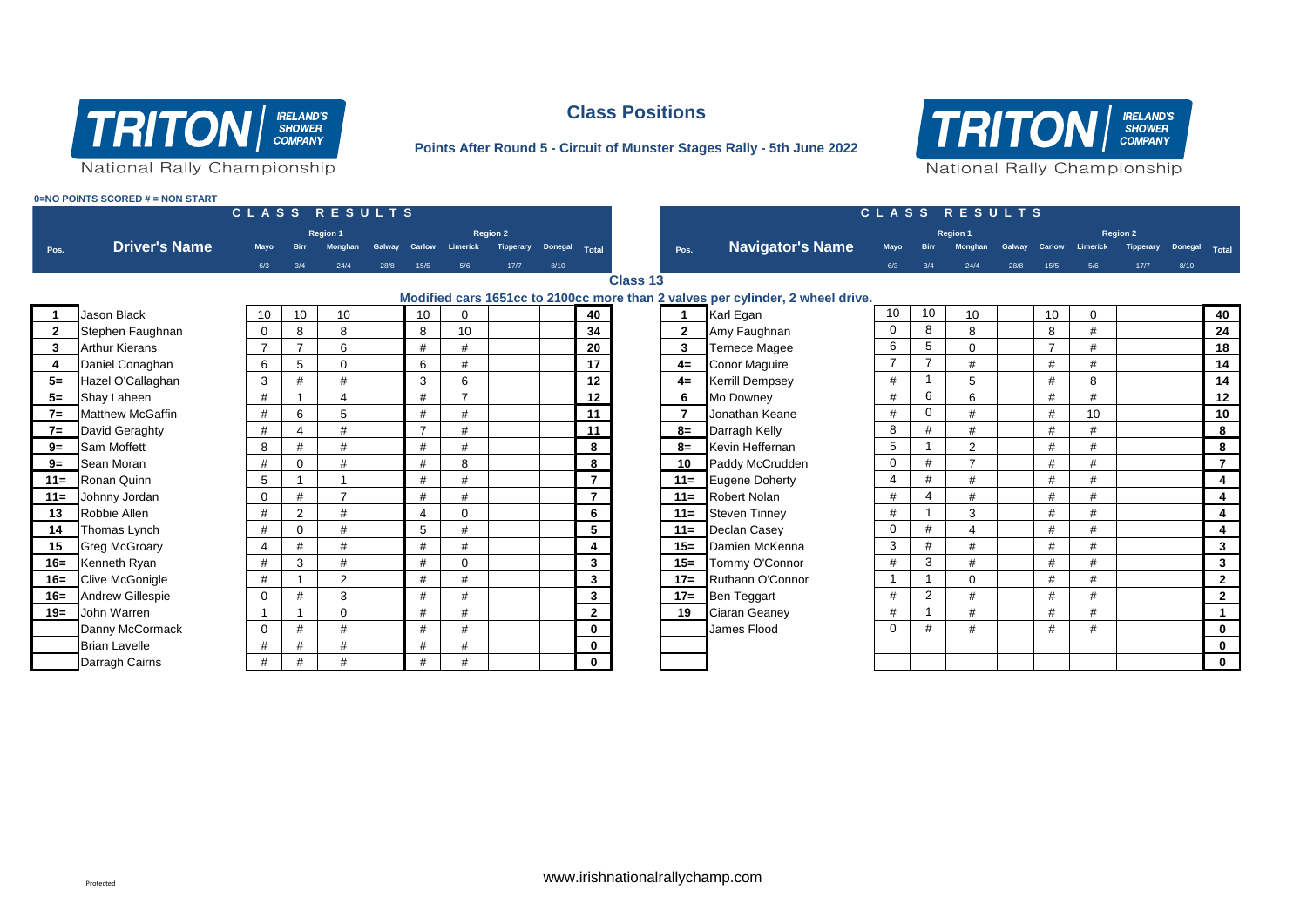

### **Class Positions**

#### **Points After Round 5 - Circuit of Munster Stages Rally - 5th June 2022**



**0=NO POINTS SCORED # = NON START**

|                 |                         |                                                                                                         | CLASS RESULTS |                |        |                |                        |           |               |                 |  |              |                         |                |                |                |      |                 |                        |                  |               |                         |
|-----------------|-------------------------|---------------------------------------------------------------------------------------------------------|---------------|----------------|--------|----------------|------------------------|-----------|---------------|-----------------|--|--------------|-------------------------|----------------|----------------|----------------|------|-----------------|------------------------|------------------|---------------|-------------------------|
| Region 1        |                         |                                                                                                         |               |                |        |                | <b>Region 2</b>        |           |               |                 |  |              |                         | Region 1       |                |                |      |                 |                        | <b>Region 2</b>  |               |                         |
| Pos.            | <b>Driver's Name</b>    | Mayo                                                                                                    | <b>Birr</b>   | <b>Monghan</b> | Galway |                | <b>Carlow</b> Limerick | Tipperary | Donegal Total |                 |  | Pos.         | <b>Navigator's Name</b> | Mayo           | <b>Birr</b>    | <b>Monghan</b> |      |                 | Galway Carlow Limerick | <b>Tipperary</b> | Donegal Total |                         |
|                 |                         | 6/3                                                                                                     | 3/4           | 24/4           | 28/8   | 15/5           | 5/6                    | 17/7      | 8/10          |                 |  |              |                         | 6/3            | 3/4            | 24/4           | 28/8 | 15/5            | 5/6                    | 17/7             | 8/10          |                         |
| <b>Class 14</b> |                         |                                                                                                         |               |                |        |                |                        |           |               |                 |  |              |                         |                |                |                |      |                 |                        |                  |               |                         |
|                 |                         | Modified cars 2101cc to 3500cc, 2 wheel drive. (Max 2 valves per cylinder over 3000cc actual capacity). |               |                |        |                |                        |           |               |                 |  |              |                         |                |                |                |      |                 |                        |                  |               |                         |
|                 | Edward O'Callaghan      | 8                                                                                                       | 8             | #              |        | 10             | 10                     |           |               | 36              |  |              | Kaine Treanor           |                | #              | $\Omega$       |      | 10 <sup>°</sup> | 8                      |                  |               | 25                      |
| $\overline{2}$  | Padraig Egan            | $\overline{4}$                                                                                          |               | #              |        | 3              |                        |           |               | 21              |  | $\mathbf{2}$ | Tomas Ryan              | $\overline{4}$ | $\overline{7}$ | #              |      | 3               |                        |                  |               | 21                      |
| 3               | Gary Kiernan            | 10                                                                                                      | 10            | #              |        | $\mathbf{0}$   | #                      |           |               | 20              |  | 3            | Darren O'Brien          | 10             | 10             | #              |      | $\mathbf{0}$    | #                      |                  |               | 20                      |
|                 | Chris O'Callaghan       | $\overline{7}$                                                                                          | #             | $\mathbf 0$    |        | #              | 8                      |           |               | 15              |  | 4            | <b>Raymond Scott</b>    | #              | 8              | #              |      | #               | 10                     |                  |               | 18                      |
| 5               | Kieran O'Kane           | #                                                                                                       | 2             | 10             |        | #              | #                      |           |               | 12              |  | 5            | <b>Barry McGleenon</b>  | #              | 2              | 10             |      | #               | #                      |                  |               | 12                      |
| 6               | Patrick McHugh          | 5                                                                                                       | 5             | $\mathbf 0$    |        | $\#$           | $\Omega$               |           |               | 10 <sub>1</sub> |  | $6=$         | Gary McCrudden          | 8              | #              | #              |      | #               | #                      |                  |               | 8                       |
|                 | <b>Gary McPhillips</b>  | $\mathbf 0$                                                                                             | #             | #              |        | 8              | #                      |           |               | 8               |  | $6=$         | Liam Brennan            | $\mathbf 0$    | #              | #              |      | 8               |                        |                  |               | 8                       |
| 8=              | <b>Richard Whelan</b>   | 6                                                                                                       |               | #              |        | $\mathbf 0$    |                        |           |               | $\overline{ }$  |  | $8=$         | Sarah Whelan            | 6              |                | #              |      | $\mathbf 0$     |                        |                  |               | $\overline{7}$          |
| $8=$            | <b>Barry McLaughlin</b> | 3                                                                                                       |               | $\mathbf 0$    |        | #              | #                      |           |               |                 |  | $8=$         | Conal McNulty           | 3              | $\overline{4}$ | $\mathbf 0$    |      | #               | #                      |                  |               | $\overline{7}$          |
| 8=              | JF Shovelin             | #                                                                                                       | #             | $\mathbf 0$    |        | $\overline{ }$ | #                      |           |               | $\overline{ }$  |  | $8=$         | <b>Emmet Brosnan</b>    | #              | #              | $\Omega$       |      | $\overline{7}$  | #                      |                  |               | $\overline{7}$          |
| 11              | David Moffett           | $\mathbf 0$                                                                                             | 6             | $\Omega$       |        | #              | #                      |           |               | 6               |  | 11           | Martin Connolly         | #              | 6              | $\Omega$       |      | #               | #                      |                  |               | 6                       |
| 12              | Alan Nesbitt            | 2                                                                                                       | 3             | $\mathbf 0$    |        | #              | #                      |           |               | 5               |  | $12 =$       | Pauric O'Donnell        | 5              | #              | $\mathbf 0$    |      | #               | $\Omega$               |                  |               | 5                       |
| 13              | Johno Doogan            | #                                                                                                       |               | #              |        | #              | #                      |           |               |                 |  | $12 =$       | Elaine Ni She           | 2              | 3              | $\mathbf 0$    |      | #               |                        |                  |               | 5                       |
|                 | Jack Maguire            | $\mathbf 0$                                                                                             | #             | #              |        | #              | #                      |           |               | $\bf{0}$        |  | $12 =$       | John Wallace            | #              | 5              | #              |      | #               | #                      |                  |               | 5                       |
|                 | Dermot Cannon           | #                                                                                                       | #             | #              |        | #              | #                      |           |               | 0               |  | 15           | Ciaran Marron           | #              |                | #              |      | #               | #                      |                  |               | $\overline{\mathbf{1}}$ |
|                 |                         |                                                                                                         |               |                |        |                |                        |           |               | $\mathbf{0}$    |  |              | Keith McConnon          | $\mathbf 0$    | #              | #              |      | #               | #                      |                  |               | $\mathbf{0}$            |
|                 |                         |                                                                                                         |               |                |        |                |                        |           |               |                 |  |              | Ben Teggart             | #              | #              | #              |      | #               | $\Omega$               |                  |               | $\mathbf 0$             |
|                 |                         |                                                                                                         |               |                |        |                |                        |           |               |                 |  |              |                         |                |                |                |      |                 |                        |                  |               |                         |

**Class 15**

**Four-wheel drive cars whose homologation has expired. See notes 3 & 5.**

| <b>Brian Comiskey</b> |  |  |  |  |  |  |  |
|-----------------------|--|--|--|--|--|--|--|
| James McGreal         |  |  |  |  |  |  |  |

|                          |    |  | - - - - |  |    | - - | _____________                    |                |  |  |  |  |
|--------------------------|----|--|---------|--|----|-----|----------------------------------|----------------|--|--|--|--|
| <b>Brian</b><br>Comiskev | 10 |  | 10      |  | 40 |     | - IDer<br>eclan Campbell         |                |  |  |  |  |
| James McGrea             |    |  |         |  |    |     | <b>Barry</b><br>Gleenon<br>⊉ McC | $\overline{A}$ |  |  |  |  |